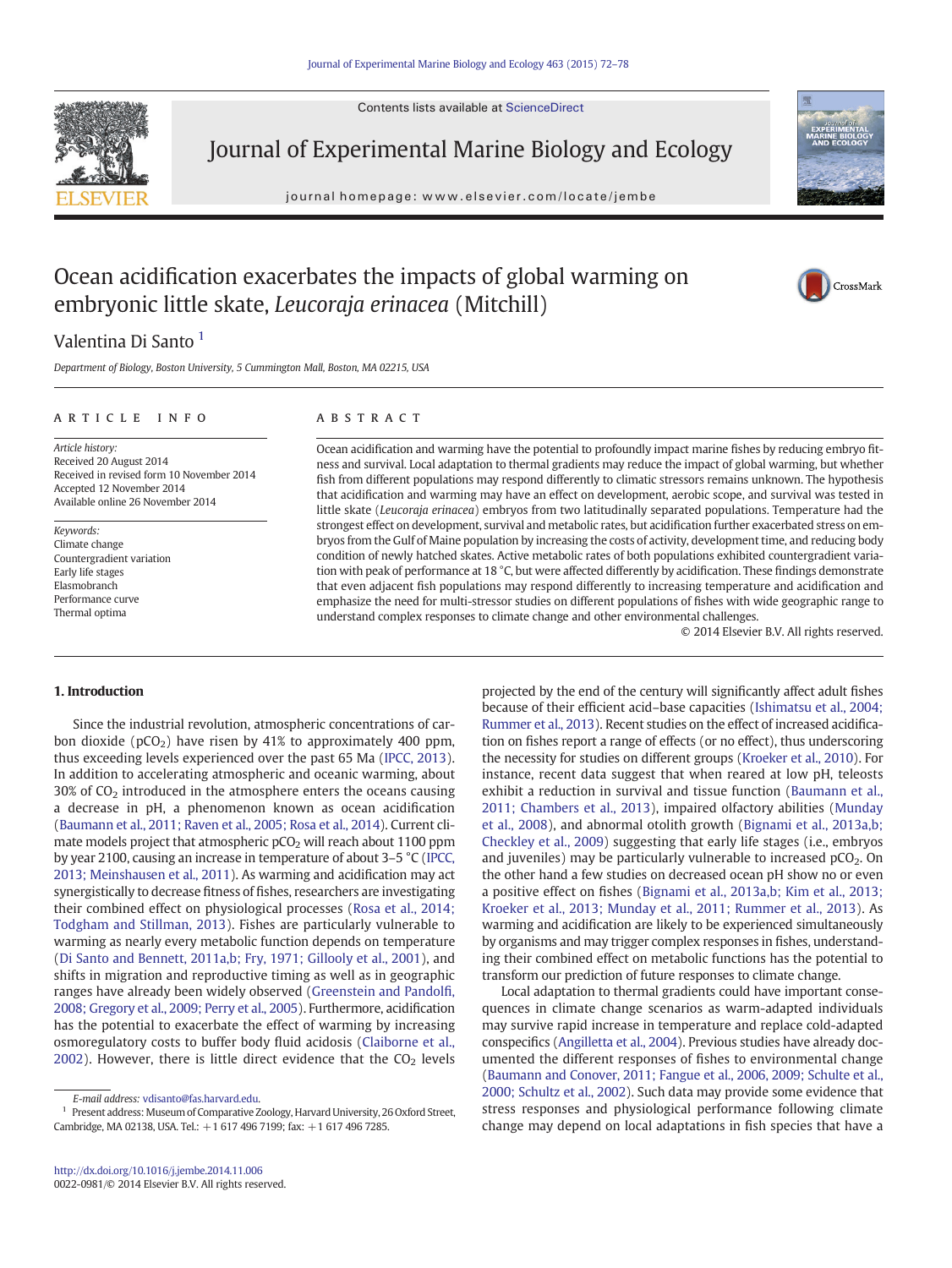relatively wide geographic range, a phenomenon already documented in marine invertebrates [\(Dong and Somero, 2009; Sorte et al., 2011](#page-5-0)). To answer this crucial question as to whether fish from latitudinally separated populations respond differently to environmental stressors, it is necessary to conduct "common garden" experiments where physiological responses to abiotic changes are measured in individuals from different populations that are reared at the same conditions [\(Angilletta, 2001; Baumann and Conover, 2011; Fangue et al., 2006;](#page-5-0) [Munch and Conover, 2002](#page-5-0)).

Here, little skate Leucoraja erinacea (Mitchill, 1825) embryos from two latitudinally separated populations were reared at current and projected pH and temperatures according to the model RCP 8.5 [\(Meehl et al., 2007; Meinshausen et al., 2008](#page-6-0)) in a fully-crossed experimental design to quantify the combined and single effects of acidification and warming on key morphological and physiological traits. L. erinacea is an oviparous elasmobranch that is found along transitional regions of the northwestern Atlantic, such as the Gulf of Maine (GoM) and Georges Bank (GB), where impacts of sharp thermal discontinuities are evident [\(Frisk, 2002](#page-5-0)). L. erinacea only shows weak seasonal distribution patterns that consist of short distance movements from coastal and shallow waters to offshore and deeper waters during colder months [\(McEachran, 2002\)](#page-6-0). Perhaps as a consequence of its strong site fidelity, this species exhibits a latitudinal gradient in growth and body size. Indeed, although laboratory-controlled studies have not yet confirmed observations made in wild specimens, a few studies have documented regional variations in life history patterns in the little skate including increasing body size with latitude [\(Bigelow et al., 1953; Frisk, 2002;](#page-5-0) [Frisk and Miller, 2006, 2009; McEachran, 2002\)](#page-5-0). This relationship between body size and latitudinal gradients suggests a potential metabolic adaptation to the local environment.

A critical stage in the life of oviparous elasmobranchs is the relatively long development time (between about five months and one year for this species) ([Luer and Gilbert, 1985](#page-6-0)) because embryos are unable to utilize or avoid variations in the environment by undertaking thermotaxic behavior [\(Di Santo and Bennett, 2011a\)](#page-5-0). Although increasing temperature is likely to reduce survival and aerobic performance in elasmobranch embryos ([Luer and Gilbert, 1985; Palm et al., 2011](#page-6-0)), there is as yet no evidence that the low pH conditions expected by the end of the century will affect embryonic skate metabolism. By investigating separated populations from two geographic locations (GoM, GB), it is possible to test whether different populations may respond similarly or not to climate change related stressors. Comparisons between treatments will allow us to determine individual and combined effects of acidification and warming on different physiological processes that are linked to fitness and survival. Specifically, in this study the effect of simulated ocean warming and acidification was tested on: i) embryonic development and survival, ii) embryonic metabolic performance, and iii) hatchling body condition and initiation of feeding.

#### 2. Material and methods

#### 2.1. Egg incubation and experimental system

Newly laid (about 1 week old) little skate eggs were obtained from wild caught females at two distinct locations, the Gulf of Maine (43°N, 68°W) and Georges Bank (41.21°N, 67.38°W), USA (northern and southern populations, respectively), and transported to Boston University in temperature-controlled containers. Once in the environmental chamber, embryos were randomly assigned to a treatment group (3–5 per replicate tank; 5 replicate tanks per treatment) and reared in common garden conditions. A fully-crossed experimental design was employed to match current (15 °C) and projected temperature increases  $(+3, +5 \degree C)$  as well as current and decreased pH (8.1, 7.7) as suggested by the Guide to best practices for ocean acidification research and data reporting [\(Riebesell et al., 2010](#page-6-0)) according to high emission scenarios by year 2100 model RCP 8.5 ( $n = 5$  replicate tanks per treatment; [Table 1](#page-2-0)) ([IPCC, 2013; Meinshausen et al., 2011\)](#page-6-0). Each tank (150 L) had independent temperature and  $CO<sub>2</sub>$  control. Embryos were held in a temperature-controlled environmental chamber (Harris Environmental Systems, Inc., Andover, MA, USA) set at 12 °C and each experimental tank was maintained at constant temperature (either 15, 18 or 20 °C) by a submersible titanium heater unit (Finnex 300 W) controlled by a digital thermostat (Aqua Logic Inc., San Diego, CA, USA). In addition, each tank was provided with a mix of air: $CO<sub>2</sub>$ (water pH = 7.7;  $pCO<sub>2</sub>$  ~1100 ppm) or present-day ambient air (water  $pH = 8.1$ ;  $pCO<sub>2</sub> \sim 400$  ppm) controlled by an Aqua Medic pH computer (Aqua Medic of North America, Loveland, CO). Temperature and  $pH<sub>NBS</sub>$  (National Bureau of Standards) were maintained to simulate the ocean temperature and  $CO<sub>2</sub>$  levels projected for 2100 under RCP 8.5 [\(Meinshausen et al., 2011](#page-6-0)) and controlled twice a day. Total alkalinity was estimated using titration and certified reference materials (Dickson, Scripps Institute of Oceanography). Water parameters were calculated in CO2SYS [\(Pierrot et al., 2006](#page-6-0)) using suggested constants [\(Dickson and Millero, 1987](#page-5-0)) [\(Table 1\)](#page-2-0). Embryos were reared at constant salinity of 33 ppt and photoperiod (14L:10D) and after hatching were fed frozen mysis shrimp daily ad libitum.

#### 2.2. Development, survival and body condition

Yolk area was initially measured in a subsample of 1 week old embryos from both populations ( $n = 10$  each). Each embryo was monitored daily under a light source to detect mortality. Survival was measured again 30 days after hatching. Within 24 h of hatching, skates were weighed and measured to determine body condition as mass  $(g) \times$  disc area<sup>-1</sup> (cm<sup>2</sup>). Skates were offered thawed mysis shrimp every day after hatching, and food was removed if uneaten.

#### 2.3. Metabolic performance curves

Skate embryos possess a long whip-like appendage on the tail which is inserted into a horn of the egg case where it is rapidly oscillated ([Leonard et al., 1999\)](#page-6-0). This activity can increase oxygen con-sumption by 81% at 15 °C from resting state ([Leonard et al., 1999](#page-6-0)). Therefore, as classic swimming performance tests to determine aerobic costs are not feasible in embryos, the approach in this study was to quantify oxygen consumption of embryos moving in the egg case, or active metabolic rate (AMR) and compare it to standard metabolic rate (SMR). To achieve this goal, individual embryos were placed in a custom-made 1 cm-thick acrylic intermittent-closed respirometer (0.465 L) fitted with a YSI ProODO oxygen meter. In both experiment series, embryonic metabolic rates were measured every 30 min for 2 h after a 1 hour adjustment to experimental conditions [\(Leonard](#page-6-0) [et al., 1999\)](#page-6-0); oxygen saturation never fell under 80% ([Di Santo and](#page-5-0) [Bennett, 2011b; Steffensen, 1989](#page-5-0)). To measure SMR, embryos were anesthetized using tricaine methanesulfonate (MS-222) buffered with NaHCO<sub>3</sub> and NaOH to stop voluntary tail beating while retaining gill movement [\(Benetti et al., 1995; Leonard et al., 1999](#page-5-0)). [Benetti et al. \(1995\)](#page-5-0) showed that MS-222 had no significant effect on fish RMR. Only near-hatch embryos (with yolk diameter ~1 mm) were used to determine metabolic rates ([Leonard et al.,](#page-6-0) [1999](#page-6-0)). Metabolic rates  $(MO<sub>2</sub>)$  were calculated following the formula: MO<sub>2</sub> = (O<sub>2 start</sub> = O<sub>2 end</sub>) × volume × time<sup>-1</sup> × mass<sup>-0.67</sup>; where  $O<sub>2 start</sub>$  and  $O<sub>2 end</sub>$  are oxygen concentrations at the start and the end (mg  $L^{-1}$ ), volume represents the total volume of the respirometer (L), time is expressed in hours and mass is expressed in g. The mass exponent of 0.67 was used to correct for the allometric relationships between metabolic rates and mass in elasmobranchs [\(Di Santo and Bennett, 2011a,b; Meloni et al., 2002](#page-5-0)). Performance curves were constructed by fitting a binomial curve to metabolic data [\(Baumann and Conover, 2011](#page-5-0)).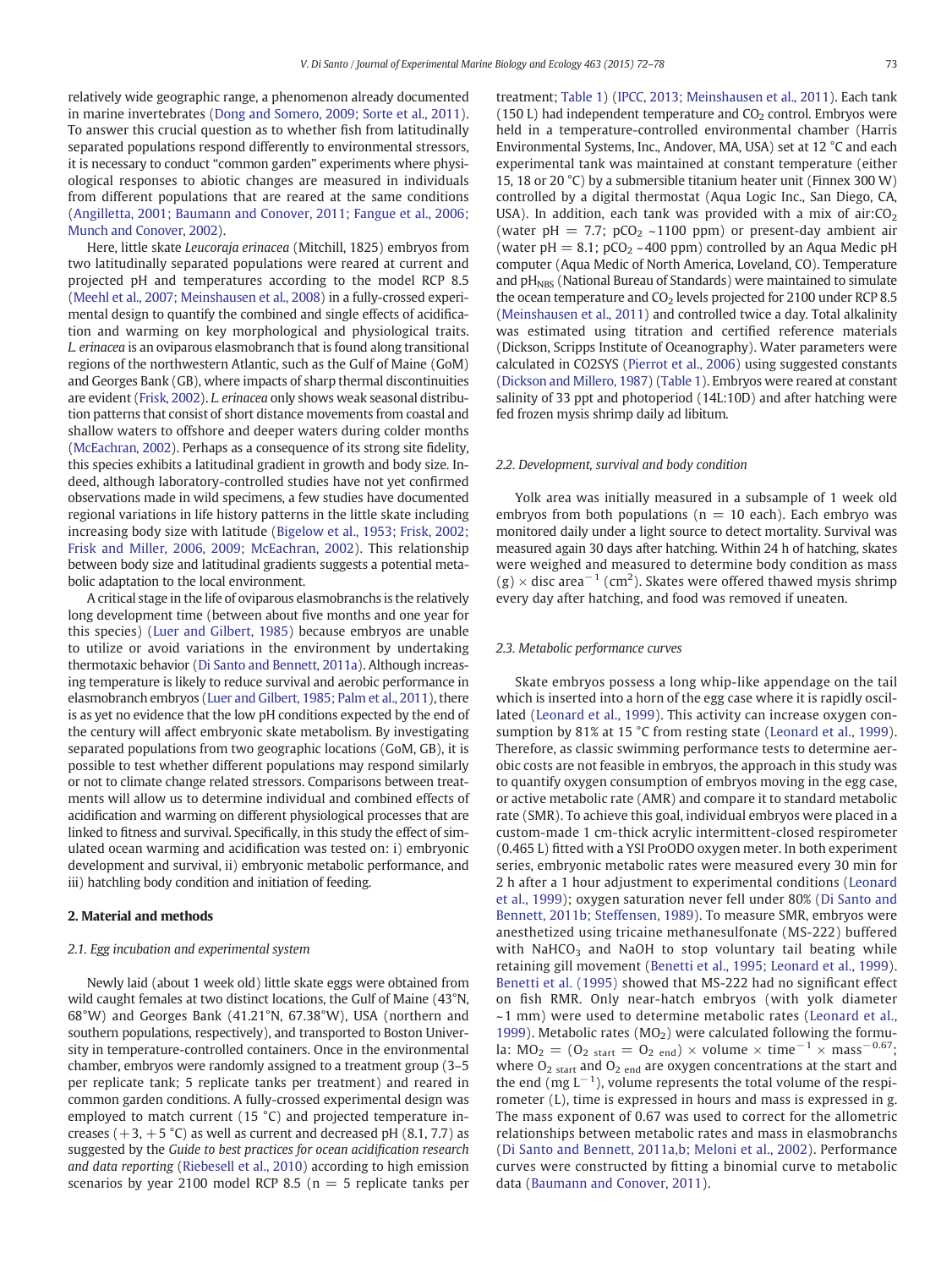<span id="page-2-0"></span>

| Mean temperature, pH, carbonate chemistry, total alkalinity (TA), and salinity (±SD) of experimental tanks during common garden experiments. |  |  |  |  |  |  |  |
|----------------------------------------------------------------------------------------------------------------------------------------------|--|--|--|--|--|--|--|
|----------------------------------------------------------------------------------------------------------------------------------------------|--|--|--|--|--|--|--|

| Parameter         | Treatment 1        | Treatment 2        | Treatment 3        | Treatment 4        | Treatment 5        | Treatment 6        |
|-------------------|--------------------|--------------------|--------------------|--------------------|--------------------|--------------------|
|                   | $n = 5$            | $n = 5$            | $n = 5$            | $n = 5$            | $n = 5$            | $n = 5$            |
| Temperature (°C)  | $15 + 0.5$         | $15 + 0.5$         | $18 + 0.5$         | $18 + 0.5$         | $20 + 0.5$         | $20 + 0.5$         |
| $pH_{NBS}$        | $8.1 + 0.05$       | $7.7 + 0.05$       | $8.1 + 0.05$       | $7.7 + 0.05$       | $8.1 + 0.05$       | $7.7 + 0.05$       |
| $pCO2$ (ppm)      | $422.07 + 16.57$   | $1115.62 + 59.33$  | $414.68 + 5.22$    | $1075 + 67.10$     | $423.94 + 16.58$   | $1078.21 + 53.06$  |
| $\Omega_{Ca}$     | $2.91 + 0.32$      | $1.37 + 0.17$      | $3.38 + 0.61$      | $1.22 + 0.23$      | $2.64 + 0.31$      | $1.28 + 0.11$      |
| $\Omega_{\rm Ar}$ | $1.86 + 0.20$      | $0.88 + 0.11$      | $2.17 + 0.39$      | $0.79 + 0.15$      | $1.71 + 0.20$      | $0.82 + 0.07$      |
| $CO3$ (µmol/kg)   | $114.47 + 12.97$   | $52.0 + 6.82$      | $132.05 + 24.54$   | $45.23 + 9.22$     | $101.71 + 12.45$   | $46.69 + 4.53$     |
| $TA \, (umol/kg)$ | $2037.37 + 156.01$ | $2077.78 + 172.57$ | $2069.52 + 216.74$ | $1795.49 + 190.53$ | $1755.08 + 119.81$ | $1767.39 + 102.56$ |
| Salinity (ppt)    | 33                 | 33                 | 33                 | 33                 | 33                 | 33                 |

#### 2.4. Statistical analysis

The effects of temperature and pH on morphological and physiological responses were explored by analysis of variance (ANOVA) using fish population, temperature, and pH as factors, followed by Tukey–Kramer HSD to test differences between group means. Percentage data (% survival) were subjected to arcsine square root transformation prior to analysis. Statistical significance was determined based on  $\alpha = 0.05$ . Data are shown as mean  $\pm$  standard error. Statistical analyses were run in JMP Pro (version 11).

#### 3. Results

#### 3.1. Development, survival and body condition

The 3-WAY ANOVA revealed that acidification, temperature and origin of population had a significant, but complex effect on embryonic development ( $F_{7,39}$  = 10.09,  $p$  < 0.0001) and hatchling body condition  $(F_{7,106} = 7.87, p < 0.0001)$ . Significant interactions were detected between population and acidification ( $p < 0.0001$ ), and temperature and acidification in the GoM population ( $p = 0.04$ ) for embryonic development. At current oceanic pH (8.1), GoM embryos developed faster than GB embryos at all temperatures, showing countergradient variation between northern and southern populations, with thermal optima at 18 °C  $(F_{7,39} = 10.09, p = 0.001; Fig. 1)$ . Additionally, low pH had a significant effect only in the GoM embryos by increasing development time, and thus reducing performance, across temperatures ( $p = 0.03$ ; Fig. 1). Low pH did not significantly decrease hatching success in either population (2-WAY ANOVA,  $p = 0.6$ ; [Fig. 2](#page-3-0)A).

Even accounting for the ~20% mortality that occurred in the control treatment (15 °C, pH 8.1), embryonic survival declined at the highest temperature (20 °C) in both populations (3-WAY ANOVA,  $F_{7,49}$  = 1.12, temperature:  $p = 0.01$ ), suggesting that this temperature may approximate the thermal pejus for performance and survival ([Fig. 2](#page-3-0)A). Likewise, post-hatch survival decreased at 20 °C regardless of pH in the GB population (2-WAY ANOVA,  $F_{3,26} = 5.76$ ,  $p = 0.0004$ ) while survival was not significantly affected by either stressors in the GoM population (2-WAY ANOVA,  $F_{3,21}= 0.59, p = 0.6$ ; [Fig. 2B](#page-3-0)). Although initial yolk area of newly-laid embryos did not differ significantly between populations (GoM: 26.08  $\pm$  0.41 cm<sup>2</sup>, GB: 25.96  $\pm$  0.43 cm<sup>2</sup>; 1-WAY ANOVA,  $F_{1,18} = 0.04$ ,  $p = 0.8$ ), hatchlings from the GoM population had higher weight and larger disc size ( $F_{7,106} = 45.05$ ,  $p < 0.0001$ ), than GB population, regardless of treatment ( $p > 0.05$ ; [Table 2\)](#page-3-0). However, body condition of skates was reduced by 5 °C warming ( $F_{1,106}$  = 17.18,  $p < 0.0001$ ) and acidification (F<sub>1,106</sub> = 14.6,  $p = 0.0002$ ) in both populations. Body condition indices correlated with the latency of hatchlings initiating feeding in both populations ( $F_{1,106} = 8.46$ ,  $p < 0.0001$ , [Fig. 3](#page-4-0)).

#### 3.2. Metabolic performance curves

The 3-WAY ANOVA revealed that acidification, temperature and origin of population had a significant effect on aerobic performance  $(F_{7,51} = 3.01, p = 0.01)$ . However no significant interactions between temperature, acidification and population were detected for aerobic performance. Active metabolic rates peaked at 18 °C, again showing countergradient variation between GoM and GB populations ([Fig. 4](#page-5-0)A). Overall, there was a significant effect of treatments on AMR (3-WAY ANOVA,  $F_{7,58} = 7.63$ ,  $p < 0.0001$ ) with temperature and population having the highest impact ( $p < 0.0001$ ,  $p = 0.005$ , respectively). Active metabolic rates were significantly affected by temperature ( $p < 0.0001$ ) and pH ( $p = 0.01$ ) in GB embryos (2-WAY ANOVA,  $F_{3,26} = 21.62$ ,  $p < 0.0001$ ), but only significantly affected by temperature ( $p =$ 0.0008) in GoM embryos (2-WAY ANOVA,  $F_{3,25} = 5.30, p < 0.0001$ ; [Fig. 4A](#page-5-0)). Low pH significantly increased AMR at 20 °C in the GM population when compared to high pH (2-WAY ANOVA,  $F_{1,8} = 31.93$ ,  $p = 0.0005$ ). Low pH significantly increased SMR at 15 °C in GB



Fig. 1. Developmental time (mean  $\pm$  s.e.m.) of Leucoraja erinacea embryos from two populations (Georges Bank n = 24, Gulf of Maine n = 23), at three temperatures and two pH conditions. Different lower and upper case letters represent significant differences within high (8.1) and low (7.7) pH conditions, respectively; double daggers represent significant differences between pH treatments at each temperature; asterisks represent significant differences between populations ( $p < 0.05$ ).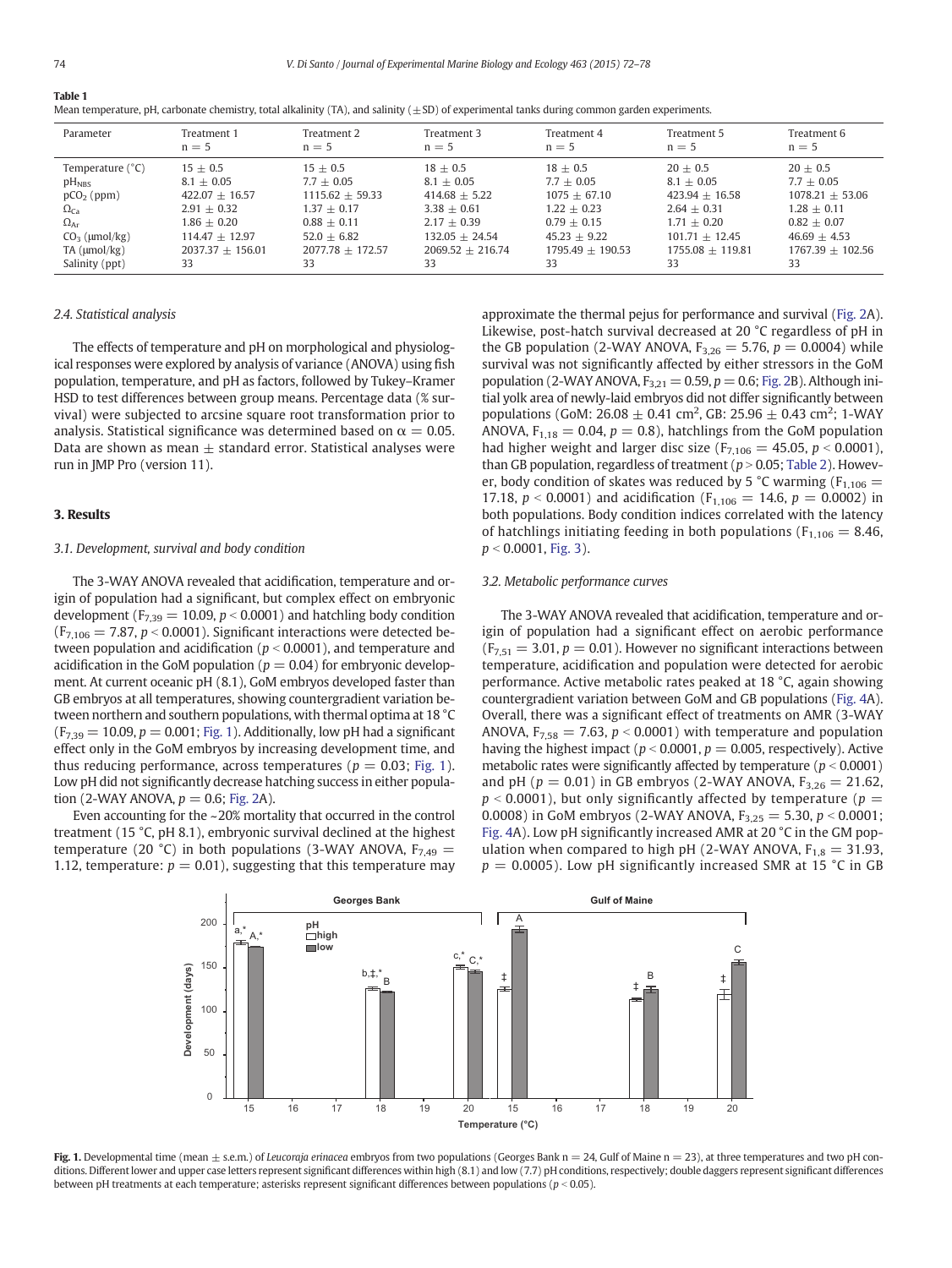<span id="page-3-0"></span>

Fig. 2. (A) Hatching success and (B) 30 days post-hatching survival of Leucoraja erinacea from two populations (Georges Bank  $n = 77$ , Gulf of Maine  $n = 37$ ), at three temperatures and two pH conditions. Different lower and upper case letters represent significant differences within high (8.1) and low (7.7) pH conditions, respectively; double daggers represent significant differences between pH treatments at each temperature; asterisks represent significant differences between populations ( $p < 0.05$ ).

embryos ( $F_{1,8} = 12.23$ ,  $p = 0.008$ , [Fig. 4](#page-5-0)B) but had no significant effect on SMR at the optimal temperature for performance, 18 °C (2-WAY ANOVA,  $F_{1,8} = 0.57$ ,  $p = 0.4$ , [Fig. 4](#page-5-0)B). Conversely, in GoM

Table 2 Effect of temperature and pH on key morphological traits in two skate populations.

| $T(^{\circ}C)$ ; pH | Treatment Population Mass | (g)                                       | Disc width<br>(cm)                          | Body condition<br>(g/cm <sup>2</sup> )             |
|---------------------|---------------------------|-------------------------------------------|---------------------------------------------|----------------------------------------------------|
| 15; 8.1             | GoM                       | $6.442 \pm 0.089^{\text{a}}$ , $\pm$      | $6.19 + 0.112^a$                            | $0.168 + 0.005^{\text{a}}$                         |
| control             | <b>GB</b>                 | $4.203 \pm 0.112$ ±                       | $4.24 \pm 0.069^{\text{a}}$ , $\text{r}^*$  | $0.234 \pm 0.006$ <sup>a,</sup> $\text{T}^*$       |
| 18; 8.1             | GoM                       | $6.218 + 0.201^b$                         | $6.01 \pm 0.106^{\rm b}$ ; $\pm$            | $0.172 \pm 0.005^{b}$ ; ±                          |
|                     | <b>GB</b>                 | $3.859 \pm 0.109$ $\text{t}$ <sup>3</sup> | $6.16 \pm 0.230$ <sup>a</sup> ±             | $0.106 \pm 0.006^{\rm b}$ . $\text{m}^*$           |
| 20:8.1              | GoM                       | 5.564 $\pm$ 0.131 <sup>c,</sup> $\pm$     | $7.00 + 0.25$ <sup>c</sup>                  | $0.115 + 0.011^c$                                  |
| 15:7.7              | <b>GB</b>                 | $4.716 \pm 0.170$ $\pm$                   | $5.06 \pm 0.156$ <sup>c,</sup> $\text{+}^*$ | $0.187 \pm 0.011$ <sup>c,</sup> $\pm$ <sup>*</sup> |
|                     | GoM                       | $6.077 + 0.089$ <sup>A</sup>              | $6.54 + 0.26^{\text{A}}$                    | $0.114 + 0.012A$                                   |
| 18; 7.7             | <b>GB</b>                 | $3.855 \pm 0.047^{A,*}$                   | 5.26 $\pm$ 0.041 <sup>A, *</sup>            | $0.138 + 0.001$                                    |
|                     | GoM                       | $6.16 + 0.080^{\text{B}}$                 | $6.35 + 0.078$ <sup>A</sup>                 | $0.152 + 0.004^B$                                  |
|                     | <b>GB</b>                 | 3.538 $\pm$ 0.097 <sup>B, *</sup>         | $5.33 + 0.046^{B,*}$                        | $0.124 + 0.002^*$                                  |
| 20; 7.7             | GoM                       | $5.038 + 0.044^C$                         | $7.12 + 0.083^B$                            | $0.099 + 0.003^C$                                  |
|                     | <b>GB</b>                 | $5.234 + 0.141^C$                         | $6.15 + 0.181^{\text{C}^*}$                 | $0.141 + 0.007$ <sup>*</sup>                       |

Mean ( $\pm$  s.e.m.) for little skate (Leucoraja erinacea) exposed to different temperature levels (T) and pHs. GoM  $=$  Gulf of Maine population ( $n = 37$ ); GB  $=$  Georges Bank population ( $n = 77$ ). Different lower and upper case letters represent significant differences within high and low pH conditions, respectively; double daggers represent significant differences between pH treatments at each temperature; asterisks represent significant differences between populations ( $p < 0.05$ ).

embryos, low pH only significantly increased SMR at the peak of their performance (2-WAY ANOVA,  $F_{1,8} = 469.33$ ,  $p < 0.0001$ , 18 °C). Overall, the metabolic scope (AMR-SMR) increased up to the optimal temperature (18 °C) and declined at the highest temperature (20 °C) in both populations (3-WAY ANOVA,  $F_{7,51} = 3.01$ ,  $p = 0.01$ ), while low pH increased the costs of activity of GoM embryos at higher temperatures  $(2-WAY ANOVA, F<sub>1,8</sub> = 8.87, p = 0.01, 18 °C; F<sub>1,8</sub> = 23.25, p = 0.001,$ 20 °C; [Fig. 4C](#page-5-0)).

#### 4. Discussion

This study shows a significant effect of stressors associated with climate change on elasmobranch embryos by providing empirical evidence that, when exposed to increased warming and acidification, little skate embryos exhibit: 1) increased developmental time outside optimal conditions, 2) higher metabolic costs with decreasing pH, 3) decline in body condition, and 4) decreased survival. Furthermore, although initial yolk area did not differ between populations when raised in common garden conditions, hatchlings from the southern population (GB) showed smaller body size than the ones from the northern population (GoM). This suggests local adaptation in metabolic processes by countergradient variation ([Baumann and Conover, 2011](#page-5-0)), a pattern also observed in the wild by Frisk and Miller [\(Frisk, 2002; Frisk and](#page-5-0) [Miller, 2006, 2009](#page-5-0)). As embryos were collected from sets of mothers held in different laboratories, feeding and size could not be determined for the parental generation. However, when comparing populations, maternal effect is generally measured by looking at the reserve (yolk) of embryos ([Angilletta et al., 2004; Bengtson et al., 1987](#page-5-0)). In this study, yolk size from the two populations was not statistically different, which implies that the mothers' condition did not significantly affect energy reserves in embryos, which are key for growth and metabolic activities [\(Storm and Angilletta, 2007\)](#page-6-0). In addition, both labs maintained skates at 15–16 °C thus reducing the potential effect of different thermal acclimation across generations ([Donelson et al., 2011\)](#page-5-0).

Larger body size and increased performance (active and developmental) in the GoM skates have potential tradeoffs. For instance, body condition was overall lower in the GoM population and embryos were more susceptible to acidification. In fact, even though weight and disc size were greater at high acidification and temperature, embryos grew in disc area much more than in weight, which resulted in reduced body condition. These results corroborate previous findings on L. erinacea that showed smaller but healthier hatchlings at lower temperatures when compared to higher temperatures ([Palm et al.,](#page-6-0) [2011\)](#page-6-0). Given that embryos were reared at the same conditions, the responses should be attributed to genetic differences rather than physiological plasticity ([Baumann and Conover, 2011](#page-5-0)). It is possible that, given the higher metabolic costs associated with activity in the GoM embryos when compared to GB ones, the additional physiological challenge induced by acidification may have exacerbated chronic stress in the northern population. Alternatively, frequent upwelling in the Georges Bank may cause wider fluctuations in pH when compared to the Gulf of Maine [\(Pershing et al., 2001](#page-6-0)). However more data are needed to increase resolution of spatial changes in pH in the GoM and GB. If a significant difference in pH were to be measured between the sites, this could at least partially explain why the GB embryos seem to be 'pre-adapted' and relatively insensitive to increased acidification. Poor body conditions may have far-reaching consequences for skate populations. In this study, hatchling body condition had a direct relationship with the time elapsed from hatching to first feeding event, likely as a way to compensate for low stored energy. In nature, the necessity to quickly initiate exploration of the environment in order to procure prey may dramatically increase predation risks and mortality in juveniles ([Munch and Conover, 2003](#page-6-0)).

In both populations, metabolic scope increased up to 18 °C (thermal optimum), but decreased at 20 °C. However, the GB (southern population) was less sensitive to the highest temperature suggesting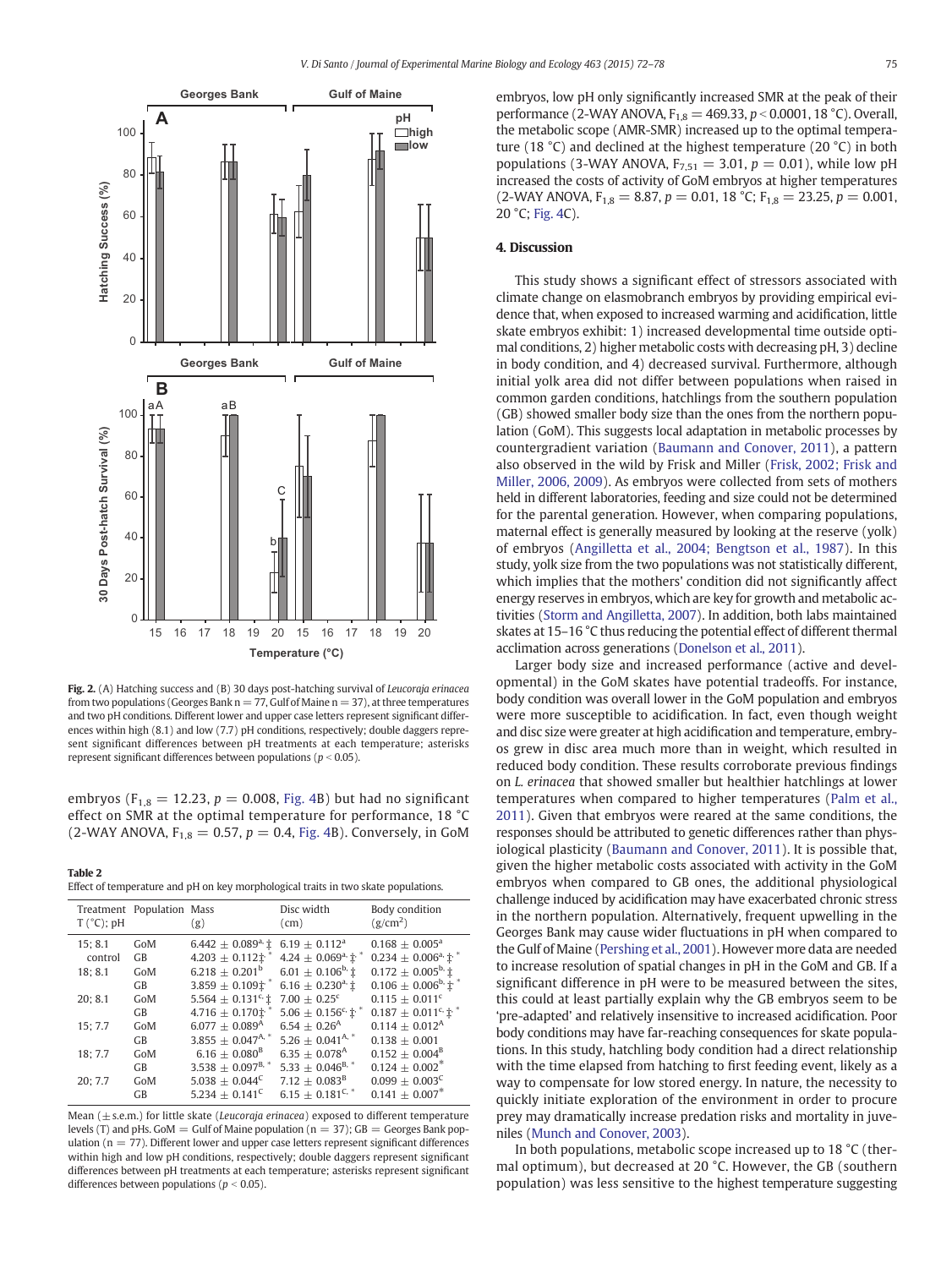<span id="page-4-0"></span>

Fig. 3. The time elapsed from hatching to first feeding in hatchling Leucoraja erinacea from the Gulf of Maine ( $n = 37$ ) and the Georges Bank ( $n = 77$ ).

a narrower thermal window for the GoM (northern population). Increasing hypercapnia is also known to further exacerbate metabolic costs and therefore reduces the amount of energy allocated to growth ([Baumann et al., 2011; Rosa et al., 2014\)](#page-5-0). In this study, low pH increased metabolic costs of activity at the highest temperature in the GoM population. Therefore, acidification may exacerbate stress in embryonic skates from the GoM population thus making them more vulnerable to projected changes in the ocean. Although the maximum metabolic rate could not be measured in embryos as activity cannot be controlled, a measure of metabolic scope as the amount of energy that the embryo uses to be active in the egg case is useful to understand the costs of environmental change on performance ([Vleck and Vleck, 1986\)](#page-6-0). In fact, [Vleck and Vleck \(1986\)](#page-6-0) observed a linear response of growth and metabolism in embryos. Embryonic bamboo sharks, Chiloscyllium plagiosum, also modulate their metabolic rates during development to closely match growth rates and body size ([Tullis and Peterson, 2000](#page-6-0)). Likewise, L. erinacea from GoM exhibit higher metabolic rates to perhaps accommodate faster growth and development.

Finally, mortality in embryos occurred only in the first five weeks of development when the egg case jelly and plugs were not absorbed yet, suggesting that perhaps temperature rather than  $pCO<sub>2</sub>$  determined survival. These findings are different from previously observed results in which acidification decreased embryonic teleost survival ([Baumann](#page-5-0) [et al., 2011; Chambers et al., 2013\)](#page-5-0). A possible interpretation is that skate embryos are initially protected by egg jelly and a plug [\(Hoff,](#page-6-0) [2009\)](#page-6-0). The role of the egg jelly has not been fully understood, however it has been suggested that it provides protection to the embryo during the first stage of development [\(Hoff, 2009; Koob and Straus, 1998;](#page-6-0) [Leonard et al., 1999](#page-6-0)). A few studies on embryos of another oviparous elasmobranch, the big skate Raja binoculata, have shown that during the early stage of development the jelly may protect the embryos from the surrounding water until it develops the ability to osmoregulate [\(Evans, 1981; Hoff, 2009; Read, 1968\)](#page-5-0). It is possible that at the earliest stage, L. erinacea embryos were most sensitive to temperature and that acidification did not have a significantly lethal effect once the gills were developed. This differs from teleost embryos which are directly exposed to the surrounding environment, making them more vulnerable to changes in acidification ([Baumann et al., 2011; Bignami et al.,](#page-5-0) [2013a,b; Chambers et al., 2013\)](#page-5-0).

### 5. Conclusions

The conservation of elasmobranchs presents a challenge because it is relatively difficult to determine population declines and how many individuals are remaining in a population. Because the vast majority of skates are not managed, vulnerability to local extinctions tends to be ignored [\(Chin et al., 2010; Dulvy and Reynolds, 2002; Dulvy et al., 2003;](#page-5-0) [Stevens et al., 2000\)](#page-5-0). Although L. erinacea has a relatively wide geographic range, this species may be vulnerable to local extirpation because of the limited capacity for shifting its range ([Dulvy and](#page-5-0) [Reynolds, 2002; Dulvy et al., 2005\)](#page-5-0). In fact, skates tend to be philopatric, with only short distance (less than 50–100 miles) movements ([Dulvy](#page-5-0) [and Reynolds, 2002; Frisk and Miller, 2006](#page-5-0)), and there is little evidence for recolonization after local extirpation despite the presence of nearby populations [\(Dulvy and Reynolds, 2002\)](#page-5-0). Until now, a lack of empirical evidence on the effect of climatic stressors on elasmobranchs has constrained the development of conservation and adaptation strategies related to global warming. Results from this experimental study show that embryonic development and energetics are affected differently by increasing warming and acidification in two little skate populations, and low pH exacerbates the effect of increasing temperature. Decreased body condition, as a result of the combined effect of acidification and warming, triggers newly-hatched skates to start exploring the environment to feed sooner, potentially making them more vulnerable to predation. Furthermore, performance curves in the two populations suggest local adaptation by countergradient variation. Lastly, in light of this study it is apparent that an increase in temperature beyond 18 °C will likely reduce fitness and survival of little skates and that the Gulf of Maine population may be more vulnerable at acidification levels expected by the end of the century. Based on these potential impacts, it would be advisable that the Gulf of Maine and the Georges Bank populations of L. erinacea were to be considered as different stocks.

#### Acknowledgments

This project was funded by the American Fisheries Society, the American Society of Ichthyologists and Herpetologists, the American Elasmobranch Society, Flying Sharks, The Oceanário de Lisboa, and APECE. While conducting the experiments and writing the manuscript, the author was supported by George V. Lauder at Harvard University,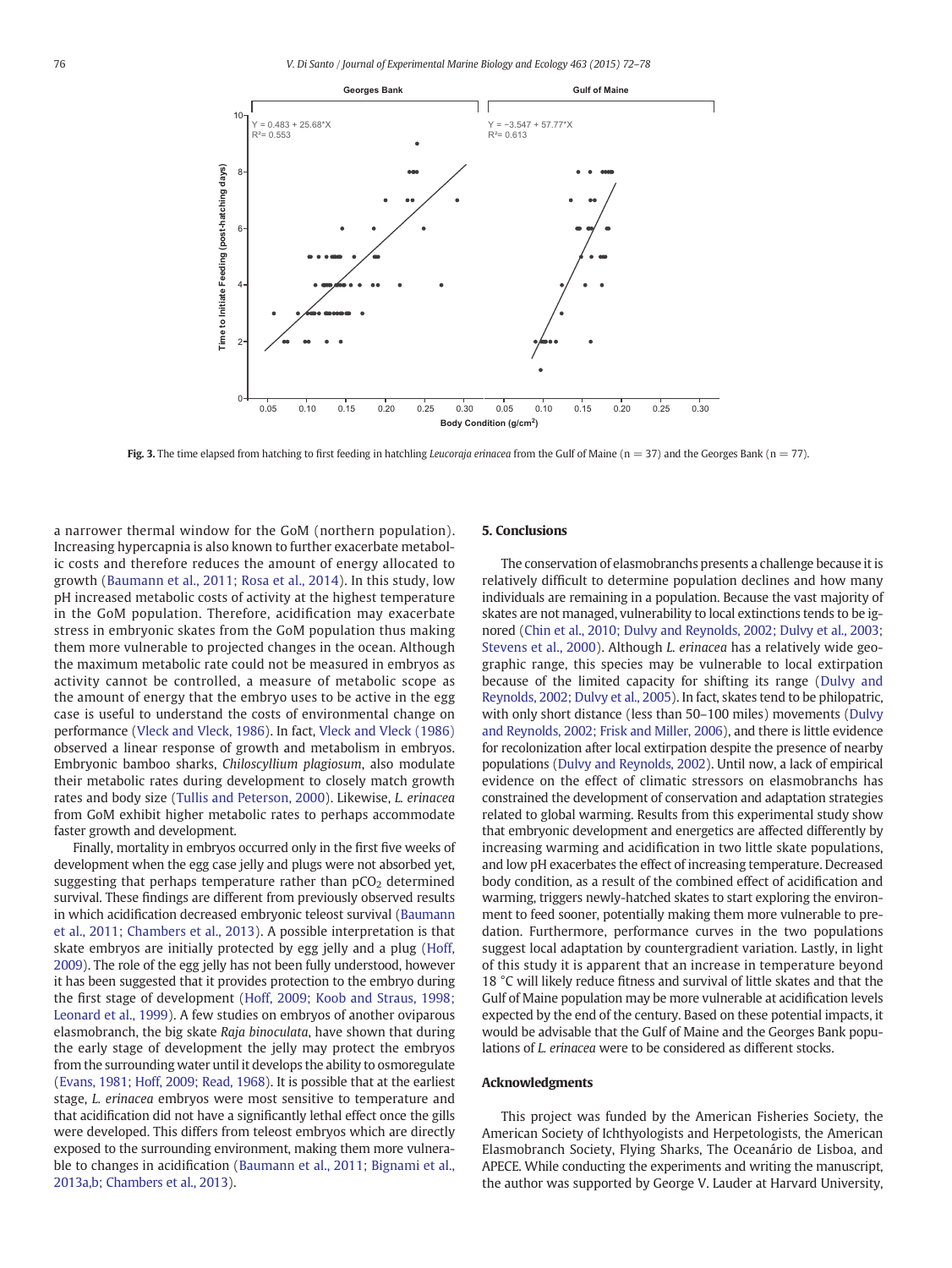<span id="page-5-0"></span>

Fig. 4. Mass-adjusted (A) active metabolic rates, (B) standard metabolic rates, and (C) metabolic scopes (mean  $\pm$  s.e.m.) of Leucoraja erinacea from the Gulf of Maine  $(n = 29)$  and the Georges Bank  $(n = 30)$  at three temperatures and two pH conditions (high, 8.1: circle, low, 7.7: triangle). Different lower and upper case letters represent significant differences within high (8.1) and low (7.7) pH conditions, respectively; double daggers represent significant differences between pH treatments at each temperature; asterisks represent significant differences between populations ( $p < 0.05$ ).

and the Warren-McLeod Research, Dana Wright and Ryan Kelley Fellowships. The author thanks James A. Sulikowski and the Marine Biological Laboratory at Woods Hole, MA, for providing embryos; Boston University Marine Program and Phillip S. Lobel provided laboratory space. Eric Widmaier and an anonymous reviewer gave useful comments on a previous version of this manuscript. The research was conducted under the approved Institutional Animal Care and Use protocol n. 11-041 at Boston University. [SS]

#### References

Angilletta Jr., M.J., 2001. [Variation in metabolic rate between populations of a geographi](http://refhub.elsevier.com/S0022-0981(14)00307-4/rf0005)[cally widespread lizard. Physiol. Biochem. Zool. 11](http://refhub.elsevier.com/S0022-0981(14)00307-4/rf0005)–21.

- Angilletta, M.J., Oufiero, C.E., Sears, M.W., 2004. [Thermal adaptation of maternal and em](http://refhub.elsevier.com/S0022-0981(14)00307-4/rf0340)[bryonic phenotypes in a geographically widespread ectotherm. Int. Congr. Ser.](http://refhub.elsevier.com/S0022-0981(14)00307-4/rf0340) [258](http://refhub.elsevier.com/S0022-0981(14)00307-4/rf0340)–266.
- Baumann, H., Conover, D.O., 2011. Adaptation to climate change: contrasting patterns of thermal-reaction-norm evolution in Pacific versus Atlantic silversides. Proc. R. Soc. B Biol. Sci. 278, 2265–2273. http://dx.doi.org[/10.1098/rspb.2010.2479.](http://dx.doi.org/10.1098/rspb.2010.2479)
- Baumann, H., Talmage, S.C., Gobler, C.J., 2011. Reduced early life growth and survival in a fish in direct response to increased carbon dioxide. Nat. Clim. Chang. 2, 38–41. http:// dx.doi.org/[10.1038/nclimate1291](http://dx.doi.org/10.1038/nclimate1291).
- Benetti, D.D., Brill, R.W., Kraul, S.A., 1995. The standard metabolic rate of dolphin fish. J. Fish Biol. 46, 987–996. http://dx.doi.org[/10.1111/j.1095-8649.1995.tb01403.x](http://dx.doi.org/10.1111/j.1095-8649.1995.tb01403.x).
- Bengtson, D.A., Barkman, R.C., Berry, W.J., 1987. Relationships between maternal size, egg diameter, time of spawning season, temperature, and length at hatch of Atlantic silverside, Menidia menidia. J. Fish Biol. 31, 697–704. http://dx.doi.org/[10.1111/j.](http://dx.doi.org/10.1111/j.1095-8649.1987.tb05272.x) [1095-8649.1987.tb05272.x.](http://dx.doi.org/10.1111/j.1095-8649.1987.tb05272.x)
- Bigelow, H.B., Schroeder, W.C., Hole, W., 1953. [Fishes of the Gulf of Maine. US Government](http://refhub.elsevier.com/S0022-0981(14)00307-4/rf0350) Printing Offi[ce, Washington, DC](http://refhub.elsevier.com/S0022-0981(14)00307-4/rf0350).
- Bignami, S., Enochs, I.C., Manzello, D.P., Sponaugle, S., Cowen, R.K., 2013a. Ocean acidification alters the otoliths of a pantropical fish species with implications for sensory function. Proc. Natl. Acad. Sci. 110, 7366–7370. http://dx.doi.org/[10.1073/pnas.1301365110](http://dx.doi.org/10.1073/pnas.1301365110).
- Bignami, S., Sponaugle, S., Cowen, R.K., 2013b. Response to ocean acidification in larvae of a large tropical marine fish, Rachycentron canadum. Glob. Chang. Biol. 19, 996–1006. http://dx.doi.org[/10.1111/gcb.12133](http://dx.doi.org/10.1111/gcb.12133).
- Chambers, R.C., Candelmo, A.C., Habeck, E.A., Poach, M.E., Wieczorek, D., Cooper, K.R., Greenfield, C.E., Phelan, B.A., 2013. Ocean acidification effects in the early life-stages of summer flounder, Paralichthys dentatus. Biogeosci. Discuss. 10, 13897–13929. http://dx.doi.org[/10.5194/bgd-10-13897-2013](http://dx.doi.org/10.5194/bgd-10-13897-2013).
- Checkley, D.M., Dickson, A.G., Takahashi, M., Radich, J.A., Eisenkolb, N., Asch, R., 2009. Elevated CO<sub>2</sub> enhances otolith growth in young fish. Science 324, 1683. http://dx. doi.org[/10.1126/science.1169806.](http://dx.doi.org/10.1126/science.1169806)
- Chin, A., Kyne, P.M., Walker, T.I., McAuley, R., 2010. [An integrated risk assessment for](http://refhub.elsevier.com/S0022-0981(14)00307-4/rf0055) [climate change: analysing the vulnerability of sharks and rays on Australia's Great](http://refhub.elsevier.com/S0022-0981(14)00307-4/rf0055) [Barrier Reef. Glob. Chang. Biol. 16, 1936](http://refhub.elsevier.com/S0022-0981(14)00307-4/rf0055)–1953.
- Claiborne, J.B., Edwards, S.L., Morrison-Shetlar, A.I., 2002. Acid–[base regulation in](http://refhub.elsevier.com/S0022-0981(14)00307-4/rf0060) fishes: [cellular and molecular mechanisms. J. Exp. Zool. 293, 302](http://refhub.elsevier.com/S0022-0981(14)00307-4/rf0060)–319.
- Di Santo, V., Bennett, W.A., 2011a. Is post-feeding thermotaxis advantageous in elasmobranch fishes? J. Fish Biol. 78, 195–207. http://dx.doi.org[/10.1111/j.1095-8649.2010.](http://dx.doi.org/10.1111/j.1095-8649.2010.02853.x) [02853.x](http://dx.doi.org/10.1111/j.1095-8649.2010.02853.x).
- Di Santo, V., Bennett, W.A., 2011b. [Effect of rapid temperature change on resting routine](http://refhub.elsevier.com/S0022-0981(14)00307-4/rf0070) [metabolic rates of two benthic elasmobranchs. Fish Physiol. Biochem. 1](http://refhub.elsevier.com/S0022-0981(14)00307-4/rf0070)–6.
- Dickson, A., Millero, F., 1987. [A comparison of the equilibrium constants for the dissocia](http://refhub.elsevier.com/S0022-0981(14)00307-4/rf0075)[tion of carbonic acid in seawater media. Deep-Sea Res. Part Oceanogr. Res. Pap. 34,](http://refhub.elsevier.com/S0022-0981(14)00307-4/rf0075) [1733](http://refhub.elsevier.com/S0022-0981(14)00307-4/rf0075)–1743.
- Donelson, J.M., Munday, P.L., McCormick, M.I., Pitcher, C.R., 2011. Rapid transgenerational acclimation of a tropical reef fish to climate change. Nat. Clim. Chang. 2, 30–32. http:// dx.doi.org/[10.1038/nclimate1323](http://dx.doi.org/10.1038/nclimate1323).
- Dong, Y., Somero, G.N., 2009. [Temperature adaptation of cytosolic malate dehydro](http://refhub.elsevier.com/S0022-0981(14)00307-4/rf0085)genases of limpets (genus Lottia[\): differences in stability and function due to](http://refhub.elsevier.com/S0022-0981(14)00307-4/rf0085) [minor changes in sequence correlate with biogeographic and vertical distribu](http://refhub.elsevier.com/S0022-0981(14)00307-4/rf0085)[tions. J. Exp. Biol. 212, 169.](http://refhub.elsevier.com/S0022-0981(14)00307-4/rf0085)
- Dulvy, N.K., Reynolds, J.D., 2002. [Predicting extinction vulnerability in skates. Conserv.](http://refhub.elsevier.com/S0022-0981(14)00307-4/rf0095) [Biol. 16, 440](http://refhub.elsevier.com/S0022-0981(14)00307-4/rf0095)–450.
- Dulvy, N.K., Sadovy, Y., Reynolds, J.D., 2003. [Extinction vulnerability in marine popula](http://refhub.elsevier.com/S0022-0981(14)00307-4/rf0100)[tions. Fish Fish. 4, 25](http://refhub.elsevier.com/S0022-0981(14)00307-4/rf0100)–64.
- Dulvy, N.K., Jennings, S., Goodwin, N.B., Grant, A., Reynolds, J.D., 2005. Comparison of threat and exploitation status in North-East Atlantic marine populations. J. Appl. Ecol. 42, 883–891. http://dx.doi.org/[10.1111/j.1365-2664.2005.01063.x](http://dx.doi.org/10.1111/j.1365-2664.2005.01063.x).
- Evans, D.H., 1981. [Short communications: the egg case of the oviparous elasmobranch,](http://refhub.elsevier.com/S0022-0981(14)00307-4/rf0105) Raja erinacea[, does osmoregulate. J. Exp. Biol. 92, 337](http://refhub.elsevier.com/S0022-0981(14)00307-4/rf0105)–340.
- Fangue, N.A., Hofmeister, M., Schulte, P.M., 2006. Intraspecifi[c variation in thermal toler](http://refhub.elsevier.com/S0022-0981(14)00307-4/rf0110)[ance and heat shock protein gene expression in common killi](http://refhub.elsevier.com/S0022-0981(14)00307-4/rf0110)fish, Fundulus heteroclitus[. J. Exp. Biol. 209, 2859](http://refhub.elsevier.com/S0022-0981(14)00307-4/rf0110).
- Fangue, N.A., Richards, J.G., Schulte, P.M., 2009. [Do mitochondrial properties explain intra](http://refhub.elsevier.com/S0022-0981(14)00307-4/rf0115)specifi[c variation in thermal tolerance? J. Exp. Biol. 212, 514](http://refhub.elsevier.com/S0022-0981(14)00307-4/rf0115).
- Frisk, M., 2002. The population dynamics of little skate Leucoraja erinacea, winter skate Leucoraja ocellata, and barndoor skate Dipturus laevis: predicting exploitation limits using matrix analyses. ICES J. Mar. Sci. 59, 576–586. http://dx.doi.org/[10.1006/jmsc.](http://dx.doi.org/10.1006/jmsc.2002.1177) [2002.1177](http://dx.doi.org/10.1006/jmsc.2002.1177).
- Frisk, M.G., Miller, T.J., 2006. Age, growth, and latitudinal patterns of two Rajidae species in the northwestern Atlantic: little skate (Leucoraja erinacea) and winter skate (Leucoraja ocellata). Can. J. Fish. Aquat. Sci. 63, 1078–1091. http://dx.doi.org/[10.](http://dx.doi.org/10.1139/f06-005) [1139/f06-005](http://dx.doi.org/10.1139/f06-005).
- Frisk, M.G., Miller, T.J., 2009. Maturation of little skate and winter skate in the Western Atlantic from Cape Hatteras to Georges Bank. Mar. Coast. Fish. 1, 1–11. http://dx. doi.org[/10.1577/C08-014.1](http://dx.doi.org/10.1577/C08-014.1).
- Fry, F.E.J., 1971. [The effect of environmental factors on the physiology of](http://refhub.elsevier.com/S0022-0981(14)00307-4/rf0360) fish. In: Hoar, [W.S., Randall, D.J. \(Eds.\), Environmental Relations and BehaviorFish Physiology.](http://refhub.elsevier.com/S0022-0981(14)00307-4/rf0360) [Academic Press, pp. 1](http://refhub.elsevier.com/S0022-0981(14)00307-4/rf0360)–98.
- Gillooly, J.F., Brown, J.H., West, G.B., Savage, V.M., Charnov, E.L., 2001. [Effects of size and](http://refhub.elsevier.com/S0022-0981(14)00307-4/rf0140) [temperature on metabolic rate. Science 293, 2248](http://refhub.elsevier.com/S0022-0981(14)00307-4/rf0140)–2251.
- Greenstein, B.J., Pandolfi, J.M., 2008. Escaping the heat: range shifts of reef coral taxa in coastal Western Australia. Glob. Chang. Biol. 14, 513–528. http://dx.doi.org/[10.](http://dx.doi.org/10.1111/j.1365-2486.2007.01506.x) [1111/j.1365-2486.2007.01506.x.](http://dx.doi.org/10.1111/j.1365-2486.2007.01506.x)
- Gregory, B., Christophe, L., Martin, E., 2009. Rapid biogeographical plankton shifts in the North Atlantic Ocean. Glob. Chang. Biol. 15, 1790–1803. http://dx.doi.org[/10.1111/j.](http://dx.doi.org/10.1111/j.1365-2486.2009.01848.x) [1365-2486.2009.01848.x.](http://dx.doi.org/10.1111/j.1365-2486.2009.01848.x)